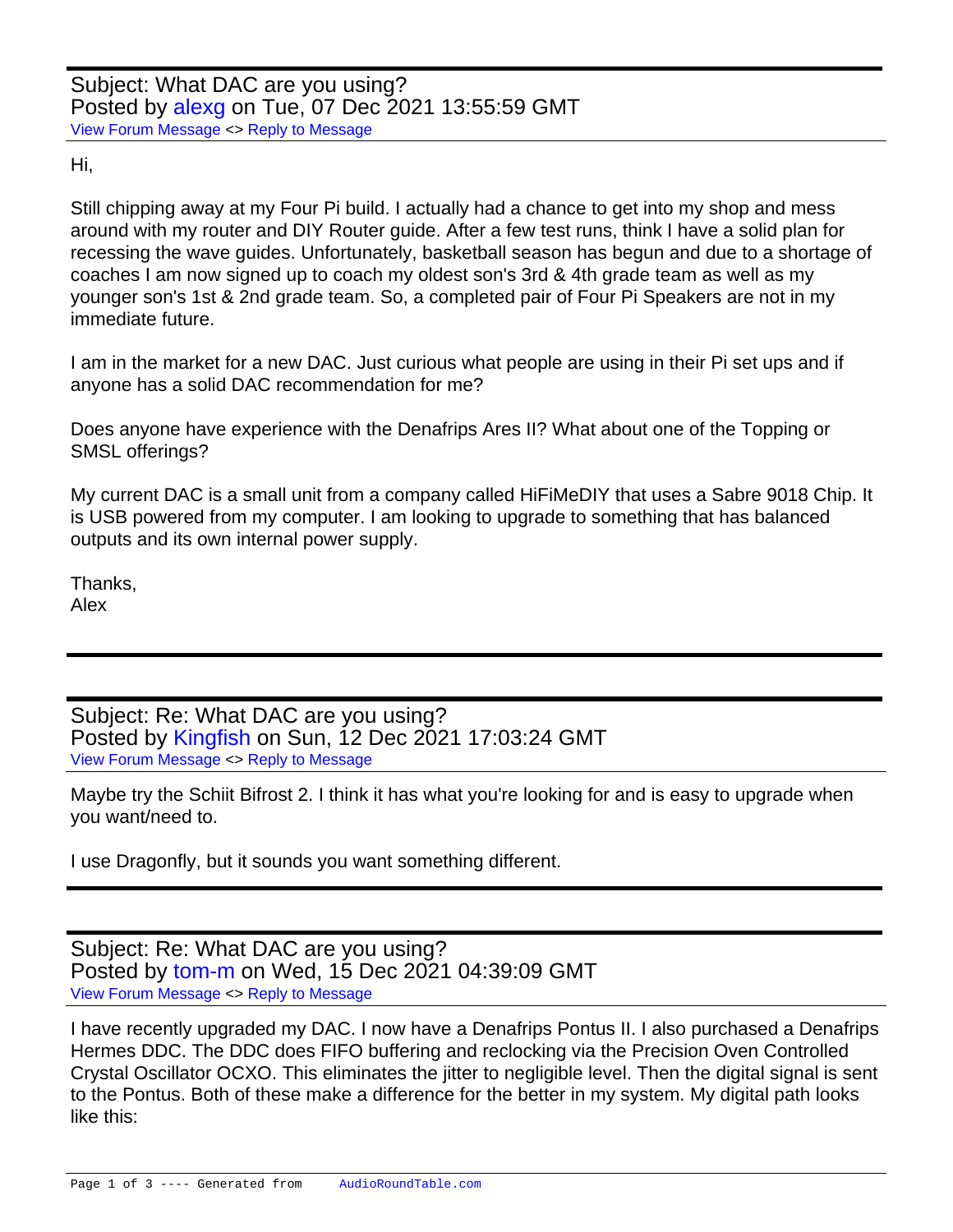Roon > over LAN > ultraRendu > USB to Hermes > I2S HDMI > Pontus.

I love how the digital sounds. I don't see how it could get much better. Different yes, but better would be hard. It is outstanding!

I think going to the Ares II would be a big jump up for you. I would recommend it.

Another DAC I have read good things about is the ifi NEO iDSD. It has balanced outputs as do the Denafrips. It is also a preamp. I have not heard the NEO iDSD, but has good reviews and not too pricey at about \$800.

https://ifi-audio.com/products/neo-idsd/

tom

Subject: Re: What DAC are you using? Posted by [alexg](https://audioroundtable.com/forum/index.php?t=usrinfo&id=8611) on Fri, 24 Dec 2021 16:37:53 GMT [View Forum Message](https://audioroundtable.com/forum/index.php?t=rview&th=23323&goto=94992#msg_94992) <> [Reply to Message](https://audioroundtable.com/forum/index.php?t=post&reply_to=94992)

Kingfish and Tom-m. Thank you for your recommendations. I ended up going with the Denafrips Ares II. Unit arrived on Wed. I will try and get it set up within the next couple of days.

I hope everyone has a good weekend! Merry Christmas and Happy Holidays!

Alex

Subject: Re: What DAC are you using? Posted by [tom-m](https://audioroundtable.com/forum/index.php?t=usrinfo&id=3646) on Fri, 31 Dec 2021 18:28:44 GMT [View Forum Message](https://audioroundtable.com/forum/index.php?t=rview&th=23323&goto=95018#msg_95018) <> [Reply to Message](https://audioroundtable.com/forum/index.php?t=post&reply_to=95018)

Hi Alex, How do you like the Ares so far?

Subject: Re: What DAC are you using? Posted by [alexg](https://audioroundtable.com/forum/index.php?t=usrinfo&id=8611) on Fri, 28 Jan 2022 19:39:10 GMT [View Forum Message](https://audioroundtable.com/forum/index.php?t=rview&th=23323&goto=95145#msg_95145) <> [Reply to Message](https://audioroundtable.com/forum/index.php?t=post&reply_to=95145)

Sorry for the delay. Finally got around to setting it up. Been listening for the last week or so. Trying a couple of different configurations with the various filters (sharp, flat, OS, and NOS) and inputs (USB and COAX).

My initial impression is that it smooths out the edges.